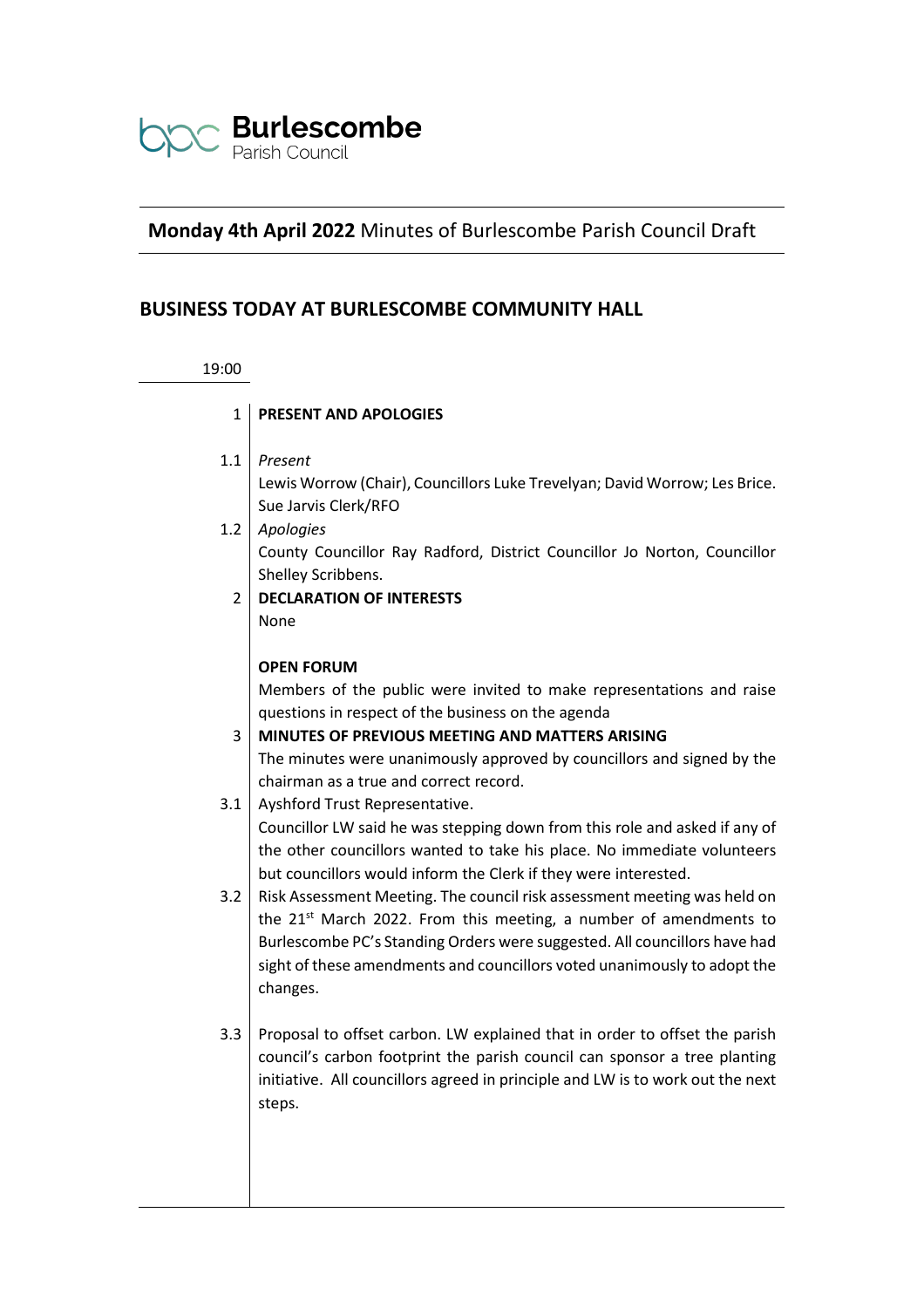### 4 **DISTRIBUTED DEMOCRACY**

#### 4.1 **Consultations**

- 4.1.1 *Report of Consultations Sought*
- 4.1.2 *Report of Consultations to be Sought* None
	- 4.2 **Petitions**
- 4.2.1 *Report of Petitions Received* None received.
	- 4.3 **Grants**
- 4.3.1 *Report of Grant Applications Received* None received.
	- 4.4 **Questions to the Chairman**

## 4.4.1 *Questions to the Chairman Received* None received. Members of the public can put a question forward to the Chairman (either via the website, post, email or by phoning the Clerk) ahead of parish council meetings.

- 5 **COMMITTEE FOR BUSINESS AND INNOVATION (CBI)** No report filed.
- 6 **COMMITTEE FOR DEVELOPMENT, PLANNING AND TRANSPORTATION (CDPT)** No report filed.
- 6.1 **Planning**
- 6.1.1 *Report of New Applications*
- 6.1.1.1 22/00495/MFUL Erection of 1 agricultural storage building (864 sq.m) and 1 agricultural livestock building (864 sq.m) and associated works Location: Land at NGR 304334 114640 (Holbrook Barton) Sampford Peverell Devon
- 6.1.1.2 22/00478/FULL Erection of 1 building to provide up to 6 flexible units for Class B1/B2 and B8 business use Location: Land at NGR 304355 114523 Westleigh Devon
- 6.1.2 *Reports of Decisions on Applications*
- 6.1.2.1 21/02167/HOUSE Raising of roof to provide first floor living accommodation and balcony and erection of single storey extensions to front and sides Location: Westford Burlescombe Tiverton Devon. Granted

© Burlescombe Parish Council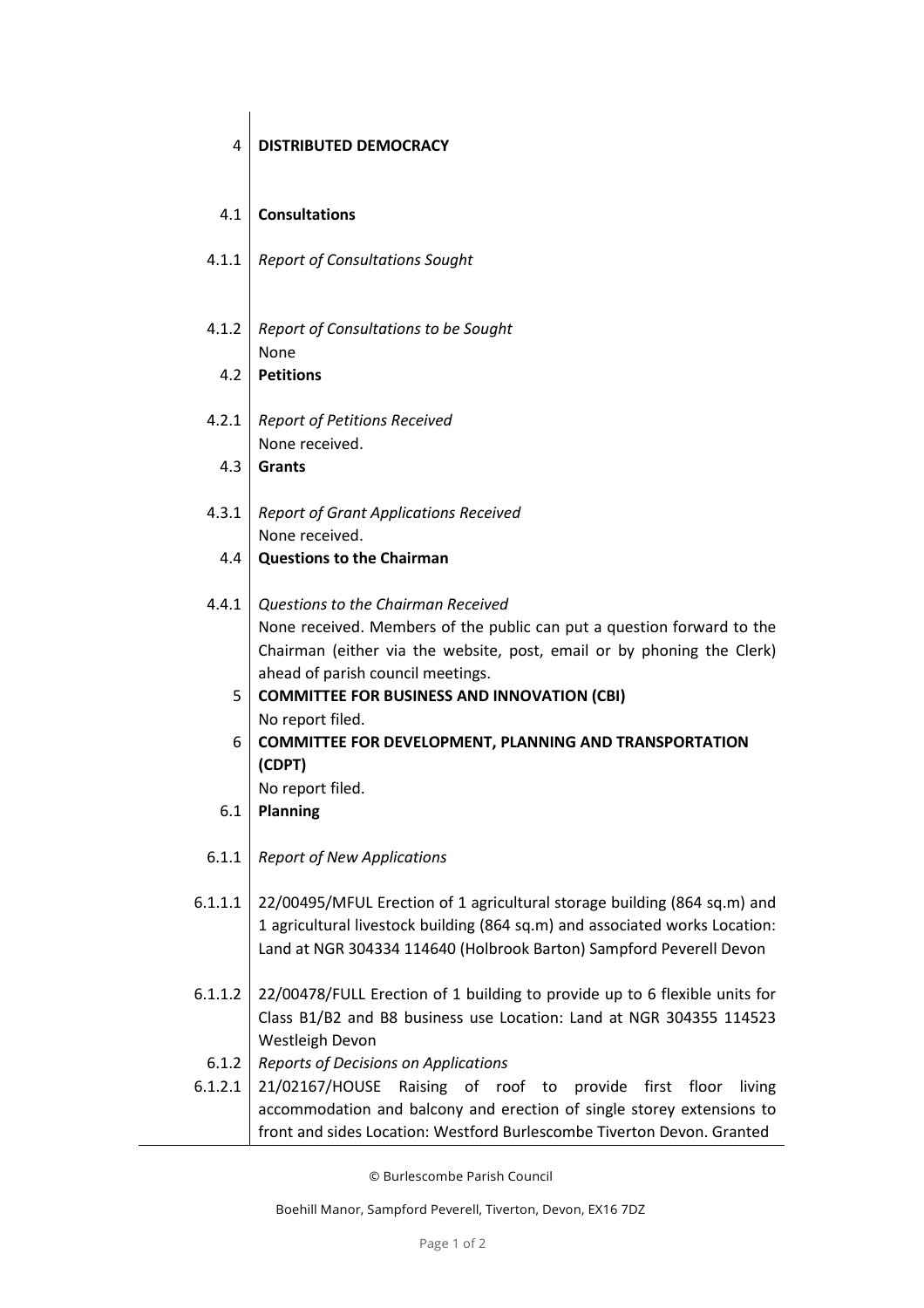#### 6.2 **Transportation**

- 6.2.1 *Report of Repairs to be Addressed* Nothing to report.
- 6.2.2 *Report of Repairs Addressed* Nothing to report
	- 7 **FINANCE, AUDIT AND RISK COMMITTEE (FARC)** No report filed.
	- 8 **PUBLIC RIGHTS OF WAY (PROW)** Nothing to report
	- 9 **GRAND WESTERN CANAL JOINT ADVISORY COMMITTEE (JAC)** Nothing to report
	- 10 **QUARRY LIAISON COMMITTEE** Nothing to report
	- 11 **CLERK'S REPORT**
- 11.1 *Report of Expenditure to be Approved*
- 11.1.1 Invoice for Jubilee mugs £450.00 Approved
- 11.1.2 LT councillor expenses for Jubilee tree £119.99 Approved
- 11.1.3 Clerk salary April £393.38 Approved
- 11.1.4 C.R Silvester Invoice for Leylandii clear up ORL £100.00
- 11.1.5 Burlescombe Hall Hire £16.00
	- 11.2 *Report of Expenditure Approved*
- 11.2.1 St Mary's Church cemetery grant £500.00
- 11.2.2 Nicholas Page PROW contractor £562.00
- 11.2.3 URC hall hire
- 11.2.4 Clerk SLCC Annual membership £98.00
	- 11.3 Summary of accounts. The accounts were approved by the councillors.

#### 12 **CORRESPONDENCE**

All correspondence had been circulated to Councillors and if appropriate placed on the website or noticeboards.

It has been noticed that some of the trees along the ORL are overhanging and some have broken branches which need immediate attention. The trees will need to be climbed in order to carry out the

© Burlescombe Parish Council